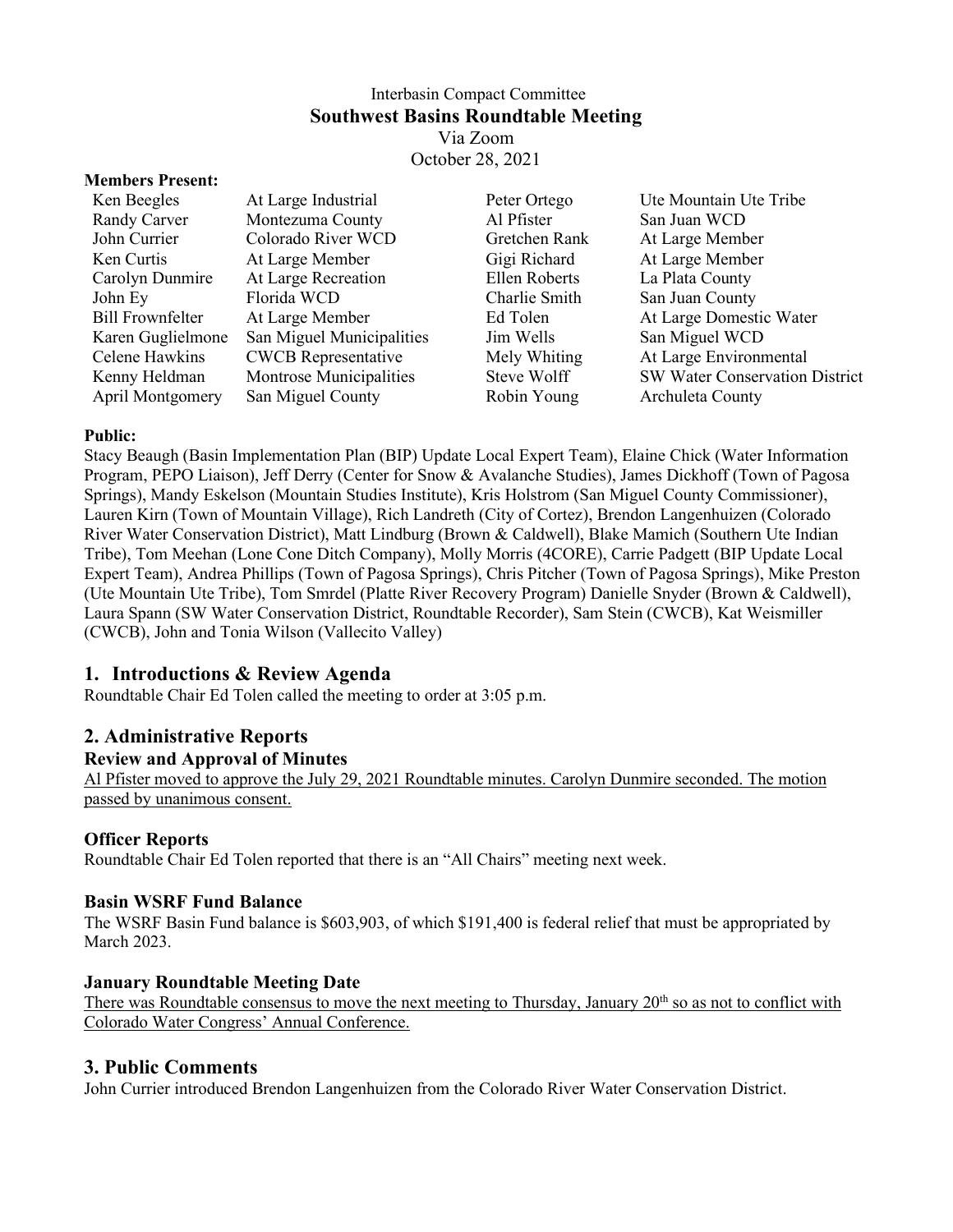### **4. Colorado Water Conservation Board (CWCB) Update**

Sam Stein (CWCB staff) thanked the Roundtable members for their work on the Basin Implementation Plan (BIP), which are now available at engagecwcb.org for public comment through November 15th. He solicited Roundtable review of the CWCB's comprehensive projects database, an outcome of the BIP update process. The CWCB is now drafting the update to Colorado's Water Plan for release in June 2022. The next CWCB meeting is November 17<sup>th</sup> and 18th. CWCB's Water Equity Task Force meeting recordings are available on YouTube.

Celene Hawkins (CWCB board member) added that the CWCB board has adopted a decision-making framework for the demand management feasibility investigation, which is available on the CWCB website. Conversations about Colorado River negotiations are moving forward as well.

### **5. Public Education, Participation & Outreach (PEPO) Liaison Report**

Elaine Chick, PEPO Liaison, reported that the BIP public comment period has been advertised widely via email blasts, press releases, and local newspaper coverage. Starting November 1st, the CWCB will offer an online WSRF application form and process. At Colorado Water Congress' Annual Conference, CWCB will announce the results from a water public awareness survey currently underway. Due to declines in severance tax revenues, it's unlikely that WSRF will be replenished in the coming three-five years and so the CWCB is exploring alternatives to create stability for the Basin Accounts, including setting a distribution list of \$300,000 per basin per year for three years. The CWCB is considering increasing annual basin PEPO funding from \$6,500 to \$25,000 per basin per year starting July 2022. The CWCB is undertaking a phased Colorado Water Plan messaging campaign with support from PEPO liaisons. The Water '22 campaign will include an event based in the southwest Basin. Elaine is currently working with two designers to develop a proposal for the Roundtable web design.

### **6. Colorado River Issues Subcommittee**

Ken Curtis summarized the morning Colorado River subcommittee. James Heath (Division 5 Engineer), Kalsoum Abbasi (Colorado Springs Utilities), Alex Davis (Aurora Water), and Rick Kienitz (Aurora Water) presented on the Homestake Reservoir Pilot Release conducted recently to evaluate the mechanics of shepherding water under a potential curtailment scenario or the proposed demand management program. Michelle Garrison, CWCB, detailed conditions, operations and forecasts for Lakes Mead and Powell.

## **7. Interbasin Compact Committee (IBCC) Update**

Mely Whiting, Al Pfister and Ken Curtis summarized the IBCC meeting held on October 21<sup>st</sup>. Dan Gibbs replaced Russ George as IBCC Director. Given the ongoing instability with severance tax revenues, the CWCB may place a \$750,000 carryover limit on WSRF Basin accounts. There were breakout discussions about achieving proportionality as part of the proposed demand management program. There was significant discussion about a failed motion that the IBCC be charged with structuring the proportionality/equity aspects of any demand management program if implemented. The IBCC will hold a special meeting in the coming months to further discuss this question.

### **8. Basin Implementation Plan (BIP) Update**

Carrie Padgett, Harris Water Engineering, and Stacy Beaugh, Strategic by Nature, strongly urged Roundtable members to read BIP Volume I and provide comments by the Special Roundtable meeting on November 5<sup>th</sup>. The public comment period ends on November 15<sup>th</sup>, after which time Carrie and Stacy will bring any public comments requiring further review to the full Roundtable. After that, the BIP will come before the Roundtable for adoption before its final release in January 2022.

### **9. Center for Snow and Avalanche Studies (CSAS) Presentation**

Jeff Derry summarized recent monitoring and data collection by the Center for Snow & Avalanche Studies and how local water managers utilize that information for real time decision making. He also presented recent activities of the Colorado Dust on Snow program, including coordination with recent Aerial Snow Observatory flights. He relayed the various tools from the Center available to stakeholders and water managers. CSAS also conducts high mountain plant community studies.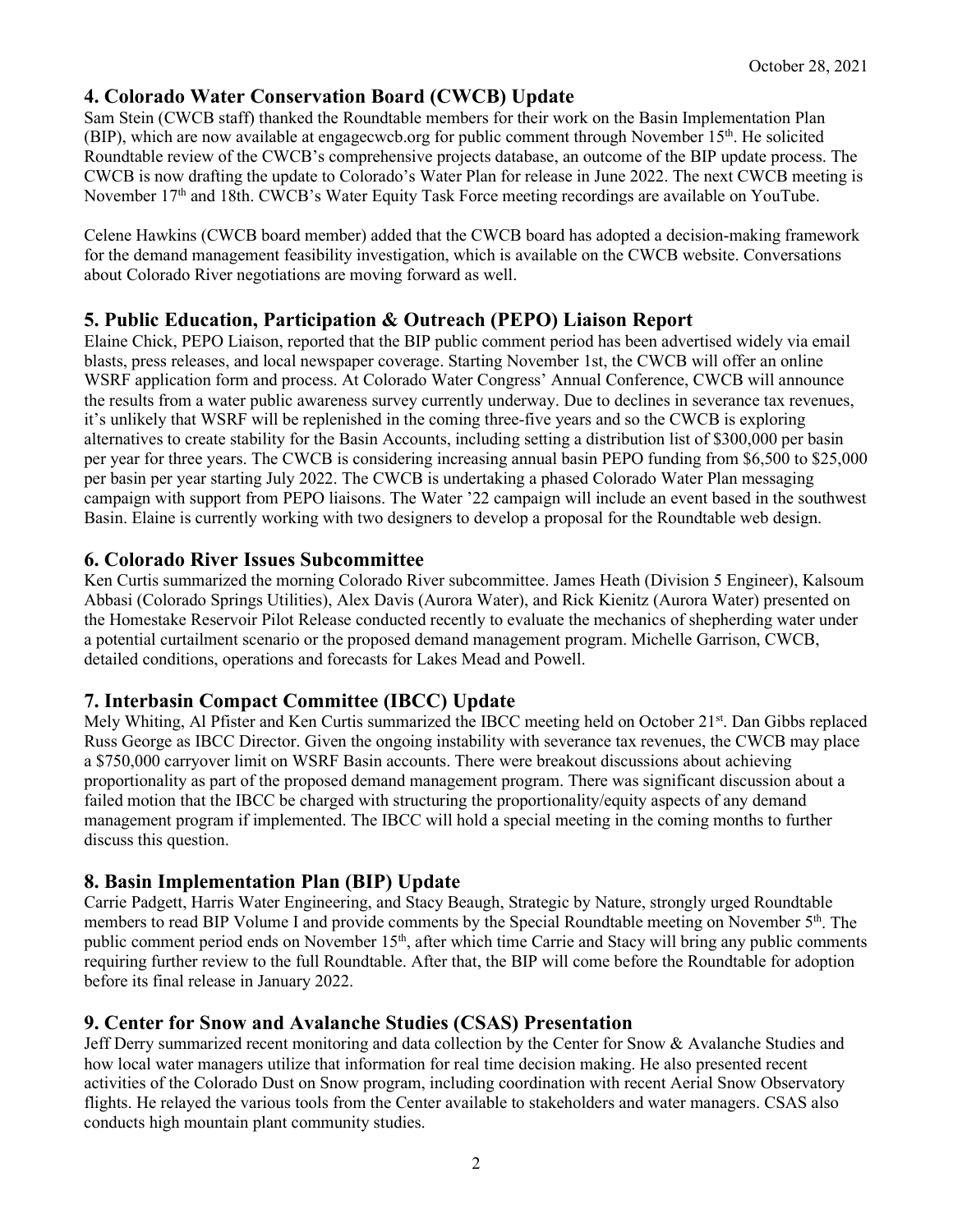# **10. WSRF Grant Request – CSAS**

Jeff Derry presented CSAS' request for \$15,000 from the WSRF Basin Account and \$90,000 from the WSRF Statewide Account to support three years of ongoing snowpack research and monitoring. CSAS is presenting similar requests to all nine Roundtables for a total of \$225,000 from WSRF Basin and Statewide accounts. Deliverables include field campaigns to assess dust-on-snow conditions; timely and actionable dust-on-snow information in the form of regular CODOS updates; dedicated webpages for each CODOS site; dust-on snow data access, visualization, interaction, and interpretation tools on the CODOS website; and continuous near real-time reporting of climate station data to stakeholders. The total estimated project cost is \$430,000.

### **WSRF Grant Request – Pagosa Area Water & Sanitation District**

Renee Lewis and Justin Ramsey presented Pagosa Area Water & Sanitation District's (PAWSD) request for \$18,680 from the WSRF Basin Account and \$168,120 from the WSRF Statewide Account to support design and engineering for replacement of the Snowball water treatment plant. PAWSD is proactively seeking to address the limitations of the existing Snowball water treatment plant in meeting the current and projected requirements and expand the treatment capacity to best utilize the 5 cfs pre-Compact water right by proposing a multiphase project to design and construct a new plant. Funding for the final phase of engineering and design of the WTP is the current request. The total estimated project cost is \$2,143,000.

## **WSRF Grant Request – Upper San Juan Watershed Enhancement Partnership (WEP)**

James Dickhoff, Mandy Eskelson, and Chris Pitcher presented the Town of Pagosa Springs' request on behalf of the Upper San Juan WEP for \$16,618 from the WSRF Basin Account and \$149,562 from the WSRF Statewide Account to support Yamaguchi South in-river improvements. The primary purpose of the project is to enhance the recreational experience for both anglers and river enthusiasts, improve public access to recreational features, improve fish habitat quality and promote sediment movement through this section of the San Juan River. The total estimated project cost is \$664,720.

### **WSRF Grant Request – Animas Watershed Partnership (AWP)**

Carrie Padgett presented the AWP's request for \$20,525 from the WSRF Basin Account to support Phase I of Animas River stream management planning. Over 18 months, AWP will organize a stakeholder group, led by a steering committee, with the structure, capacity, and collective interest in pursuing a coordinated stream management. That group will review current data and information, then develop a work plan for subsequent phases of stream assessment and stream management planning. The total project cost is estimated at \$82,098. AWP will also pursue grant funding from the CWCB's Watershed Restoration Grant Program and the Southwestern Water Conservation District's Grant Program.

### **WSRF Grant Request – Lone Cone Ditch & Reservoir Company**

Tom Meehan presented the Lone Cone Ditch & Reservoir Company's request for \$25,000 from the WSRF Basin Account and \$36,000 from the WSRF Statewide Account to support engineering and design for dam outlet structure repair. Specifically, SEH Engineering will update the 2019 engineering study, complete the design up a new intake structure, outlet conduit, valve vault and outlet structures to replace the existing outlet. By moving the outlet and dredging the existing footprint of the reservoir, it is anticipated the storage will increase by 1,750 acrefeet. The applicant is requesting that the 25% match requirement be waived. The total project cost is estimated at \$66,000.

### **Roundtable Consideration**

Gigi Richard moved that the Roundtable support CSAS' request for \$15,000 from the WSRF Basin Account and \$90,000 from the WSRF Statewide Account. Ken Curtis seconded. The motion passed by unanimous consent.

Al Pfister moved that the Roundtable support PAWSD's request for \$18,680 from the WSRF Basin Account and \$168,120 from the WSRF Statewide Account, contingent on meeting CWCB guidelines regarding the funding of water/wastewater treatment. Gigi Richard seconded. Justin Ramsey recused himself. The motion passed by unanimous consent.